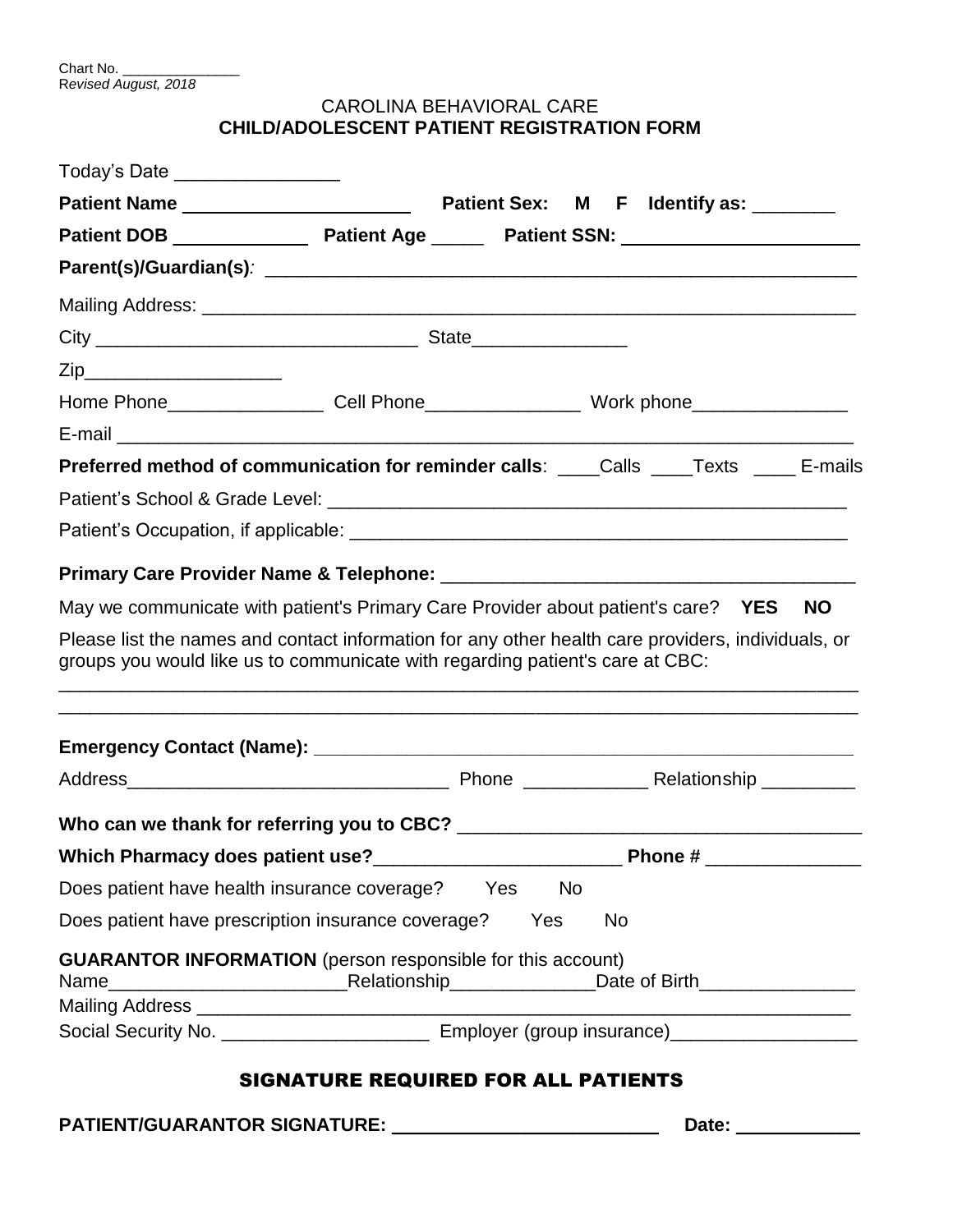CBC Chart No: Today's Date:

How often have you been bothered by each of the following symptoms during the past two weeks? For each symptom put an "X" in the box beneath the answer that best describes how you have been feeling.

#### **1. Feeling down, depressed, irritable, or hopeless?**

| 0 - None at All | 1 - Several Days | $2 -$ More than half | $3 -$ Nearly |
|-----------------|------------------|----------------------|--------------|
|                 |                  | the days             | every day    |

#### **2. Little interest or pleasure in doing things?**

0 – Hardly Ever 1 - Much of The Time 2 – Most of The Time 3 – All of The Time

#### **3. Trouble falling asleep, staying asleep, or sleeping too much?**

0– Hardly Ever 1 - Much of The Time 2 – Most of The Time 3 – All of The Time

#### **4. Poor appetite, weight loss, or overeating?**

0– Hardly Ever 1 - Much of The Time 2 – Most of The Time 3 – All of The Time

#### **5. Feeling tired or having little energy?**

0– Hardly Ever 1 - Much of The Time 2 – Most of The Time 3 – All of The Time

#### **6. Feeling bad about yourself - or feeling that you are a failure, or that you have let yourself or your family down.**

0– Hardly Ever 1 - Much of The Time 2 – Most of The Time 3 – All of The Time

#### **7. Trouble concentrating on things like school work, reading or watching TV?**

0– Hardly Ever 1 - Much of The Time 2 – Most of The Time 3 – All of The Time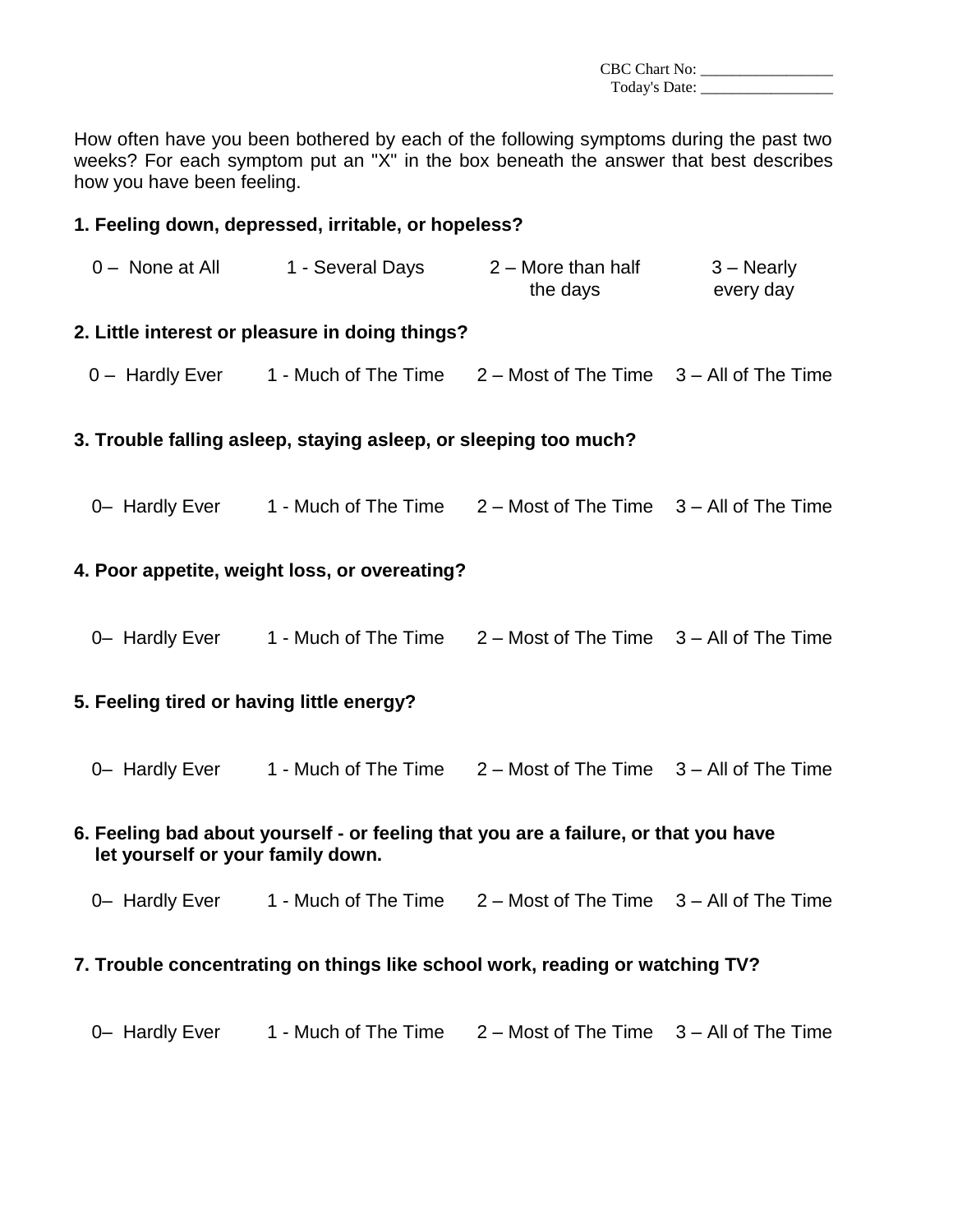| lot more than usual?                    | 8. Moving or speaking so slowly that other people could have noticed?<br>Or the opposite - being so fidgety or restless that you were moving around a                     |                                                                   |                                      |
|-----------------------------------------|---------------------------------------------------------------------------------------------------------------------------------------------------------------------------|-------------------------------------------------------------------|--------------------------------------|
| 0- Hardly Ever                          |                                                                                                                                                                           | 1 - Much of The Time $2 -$ Most of The Time $3 -$ All of The Time |                                      |
|                                         | 9. Thoughts that you would be better off dead, or of hurting yourself in some way?                                                                                        |                                                                   |                                      |
| 0- Hardly Ever                          | 1 - Much of The Time                                                                                                                                                      | $2 -$ Most of The Time $3 -$ All of The Time                      |                                      |
| sometimes? (Circle your answer)         | In the past year, have you felt depressed or sad most days, even if you felt okay<br><b>YES</b>                                                                           |                                                                   | <b>NO</b>                            |
| with other people? (Circle your answer) | If you are experiencing any of the problems on this form, how difficult have these<br>problems made it for you to do your work, take care of things at home, or get along |                                                                   |                                      |
| <b>NOT</b><br><b>DIFFICULT</b>          | <b>SOMEWHAT</b><br><b>DIFFICULT</b>                                                                                                                                       | <b>VERY</b><br><b>DIFFICULT</b>                                   | <b>EXTREMELY</b><br><b>DIFFICULT</b> |
| ending your life? Circle YES or NO      | **Has there been a time in the past month when you have had serious thoughts about<br><b>YES</b>                                                                          | <b>NO</b>                                                         |                                      |
| <b>Circle YES or NO</b>                 | Have you EVER, in your WHOLE LIFE, tried to kill yourself or made a suicide attempt?                                                                                      |                                                                   |                                      |
|                                         | <b>YES</b>                                                                                                                                                                | <b>NO</b>                                                         |                                      |
|                                         | Office Use Only _____________                                                                                                                                             | Severity Score: ____________                                      |                                      |

Modified from the PHQ-0 [Modified from PRIME-MD PHQ-9 ®. Copyright© 1999 Pfizer Inc. (Spitzer et all, JAMA, 1999)], Revised PHQ-A (Johnson 2002), and the Columbia DDS (DISC Development Group, 2000).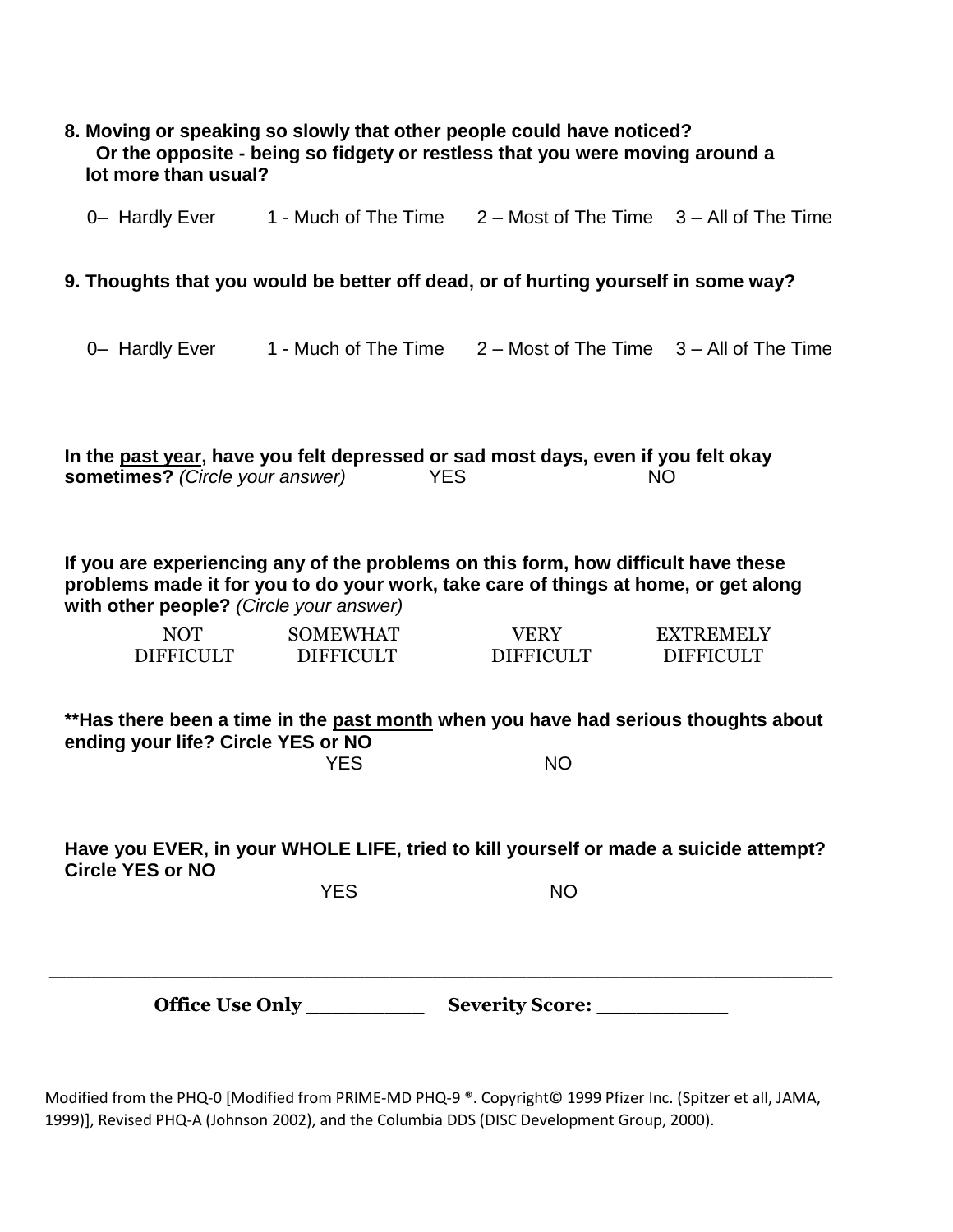| Patient<br>Name:<br>_______ | CBC-<br>${\rm Chart}$<br>$\pm$ No: |  |
|-----------------------------|------------------------------------|--|
| Patient DOB:                | m.<br>Date:<br>'oday's<br>.        |  |

| CBC Chart No: |  |
|---------------|--|
| Today's Date: |  |

### **PATIENT'S ALLERGIES**

# **Do you have allergies to anything, including food, medications, etc.? Yes No** *Circle all that apply.* If your allergy is not listed, please write it in the Other section below. Acetaminophen Demerol Demerol Penicillin Ampicillin **Eggs** Pollen Anesthesia **Ibuprofen** Prednisone Antihistamines **MAOI's** MAOI's Salicylates ASA SSRI's Morphine Barbiturates **No known allergies** Sulfa drugs Sulfa drugs Chocolate No known drug allergies TCA's **Codeine NSAIDs NSAIDs Tetanus vaccine** Dairy products **Peanuts/Tree Nuts** Peanuts/Tree Nuts **Other:**

## **PATIENT'S MEDICATIONS**

# **Do you take prescribed or OTC medications, supplements, or vitamins? Yes No**

*If yes, please list the name, daily dose, prescriber, status, and reason for each one below.*

| <b>Name</b><br>of medication, vitamin,<br>or supplement | <b>Daily</b><br><b>Dose</b> | <b>Prescribed</b><br><b>By</b> | <b>Active or</b><br><b>Stopped</b><br>(circle one) | Reason<br>you take this medication<br>(name of illness, disease, etc.) |
|---------------------------------------------------------|-----------------------------|--------------------------------|----------------------------------------------------|------------------------------------------------------------------------|
|                                                         |                             |                                | Active<br>Stopped                                  |                                                                        |
|                                                         |                             |                                | Active<br>Stopped                                  |                                                                        |
|                                                         |                             |                                | Active<br>Stopped                                  |                                                                        |
|                                                         |                             |                                | Active<br>Stopped                                  |                                                                        |
|                                                         |                             |                                | Active<br>Stopped                                  |                                                                        |